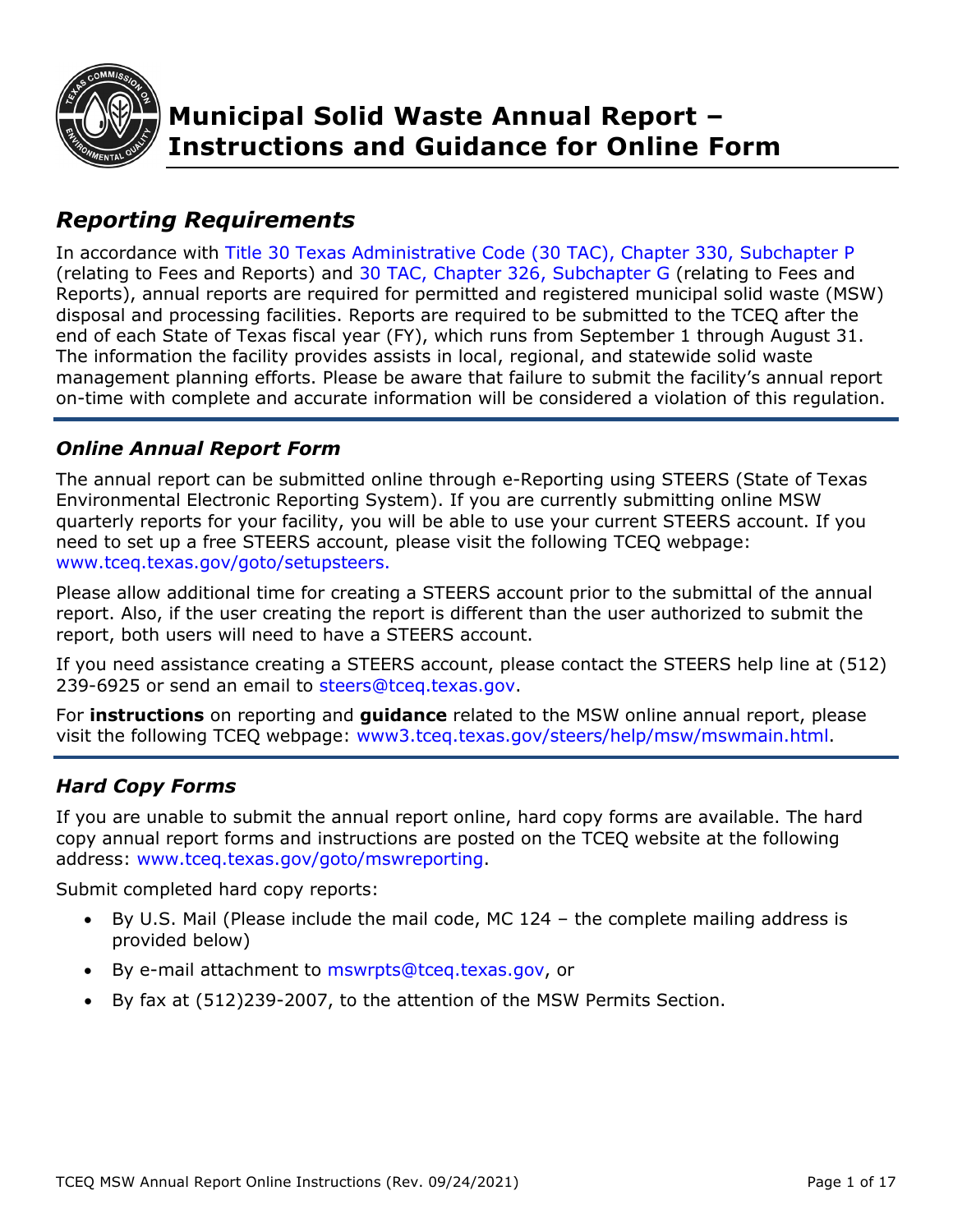## **Contact and Mailing Information**

If you need assistance completing the annual report, please contact the MSW Permits Section at (512)239-2335. Mail hard copy forms to one of the following addresses, as appropriate to the carrier:

Regular U.S. Mail: MC 124 MSW Permits Section **TCEQ** P.O. Box 13087 Austin, TX 78711-3087

Special Delivery: MC 124 MSW Permits Section **TCEQ** 12100 Park 35 Circle, Bldg A Mail Room Austin, TX 78753

## *Creating Online Annual Report*

- 1. Once you have accessed your STEERS account, created your list of permitted and registered MSW facilities, and selected a facility ID number, the "**View Official TCEQ Facility Information**" screen is displayed. Confirm facility information and select "Annual Report" tab. If the facility information is not correct, please contact the agency at [registry@tceq.texas.gov](mailto:registry@tceq.texas.gov) or (512) 239-5175.
- 2. The **"Review Selected Annual Reports from the Work Area"** screen is displayed. Since you are creating your Annual Report from scratch, you will not have any records to search for in the "Work Area".
- 3. Click the "Add New Rpt to Work Area" tab. The **"Create New Annual Report in Work Area"** screen will display. Select the reporting year. Click the **"Continue"** button.

Note: If you need to view last year's report before creating a report, select the "TCEQ Archive Records" tab.

4. The **"Identification and Facility Status**" screen appears. You are now ready to begin submitting data for the Annual Report. There are instructions at the top of most screens to assist you with navigation through the report sections.

#### **Note: You must visit each section of the report and select the "Saved Changes" or the "Next" button at the bottom of each page, even if no data is entered.**

## *Updating an Existing Annual Report, which has not been submitted to the TCEQ*

- 1. After you logged into STEERS, selected your permit number, and selected the "Annual Report" tab, the **"Review Selected Annual Reports from the Work Area"** screen is displayed. The existing report is indicated under the **"Pending Annual Reports"** section of the screen. Records marked as "Error Report" in the **Report Status** column means the report has errors and is accessible for editing. Records marked "Report Valid" means the report does not have any errors and is displayed as "Submitted" under the **"Submitted Annual Reports"** section.
- 2. Click on the year (i.e. 2020) and the **"Annual Report Overview in Working Area"** screen is displayed. Make any applicable changes by selecting the **edit** button in each section (Note: You must click the "**Save Changes" or "Next"** button on **each page**, even if no data is entered).
- 3. Select the "Work Area" tab and then select "Submit" under **"Pending Annual Reports**." The "Verify These Annual Reports to Send to TCEQ" screen is displayed. Go to bottom of page, enter your STEERS Account password and click the "**Confirm Submit"** button.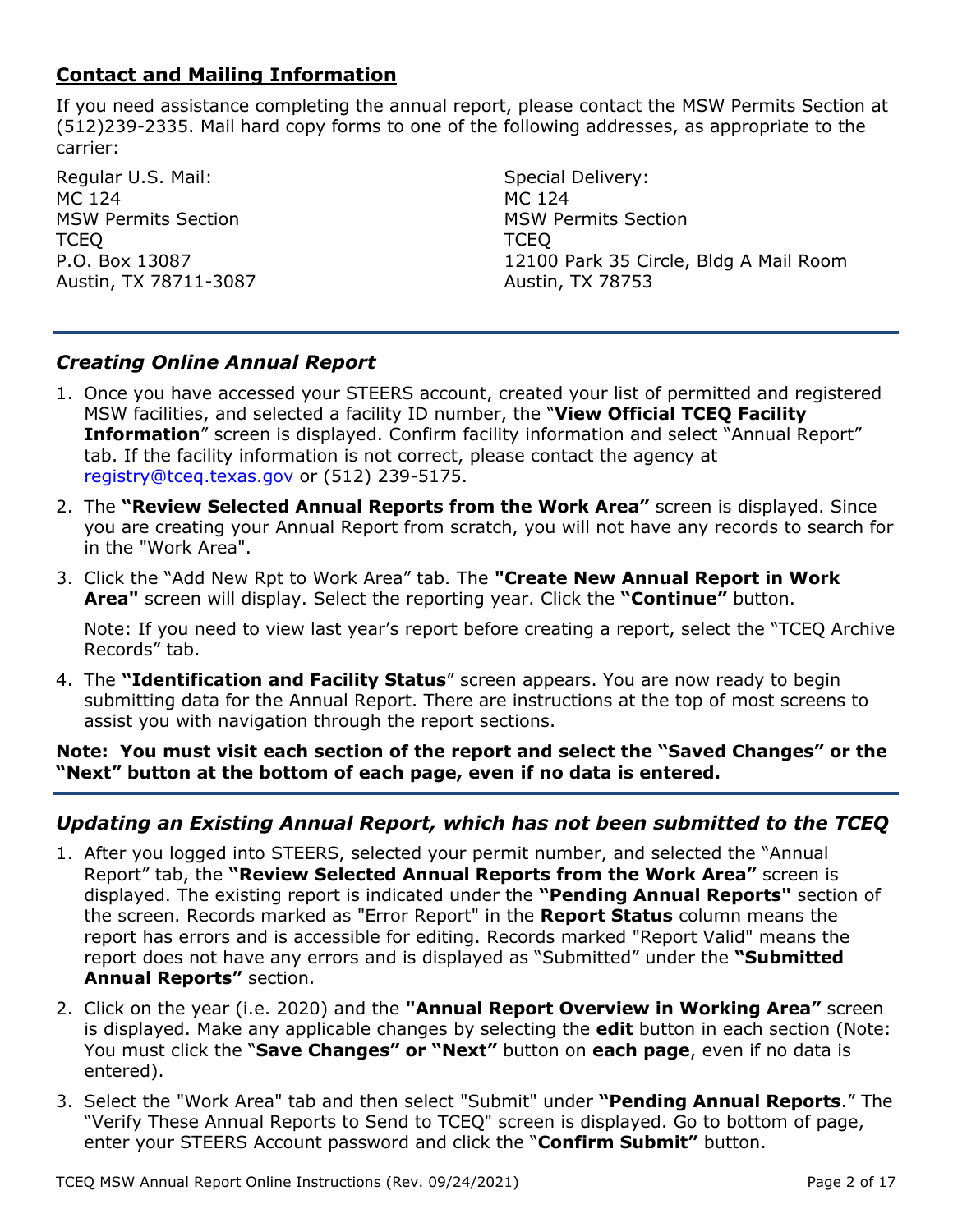**Note: Once the Annual Report has been submitted to the TCEQ, it cannot be edited through STEERS. Contact the MSW Permits Section at 512-239-2335 or via email at**  [mswrpts@tceq.texas.gov](mailto:mswrpts@tceq.texas.gov) **if corrections need to be made.** 

## *Correcting Errors in a Submitted Annual Report*

Contact the MSW Permits Section at 512-239-2335 or via email at [mswrpts@tceq.texas.gov](mailto:diane.barnes@tceq.texas.gov) if corrections need to be made.

## *Viewing Archived Annual Reports*

After you logged into STEERS, selected your permit, and selected the "Annual Report" tab, the **"Review Selected Annual Reports from the Work Area"** screen is displayed. To view previous years' Annual Reports, select the "TCEQ Archive Records" tab.

## *Report Data*

## **Facility Information**

Confirm facility information. If data is not correct, please contact the agency at [registry@tceq.texas.gov](mailto:registry@tceq.texas.gov) or (512) 239-5175.

## **Facility Status**

This part of the form refers to the facility's operational status. Depending upon the facility status from the previous year or whether the facility submitted quarterly reports for the current FY reporting period determines which options appear on the screen. Status definitions include:

- **"Active The facility operated this FY."** Facility accepted waste for disposal or processing or accepted feedstock material for processing during the FY.
- **"Closed Authorization to operate was cancelled or revoked."** The facility plans to no longer accept waste or feedstock material.
- **"Inactive\* The facility did not operate this FY"**. Facility did not accept any waste for disposal or processing or accepted feedstock material for processing during the FY.
- **"Inactive New \*– The facility is authorized, but never operated"**. Permit or Registration issued, but facility has not opened.
- **"Post-Closure Care"**. Facility is in post-closure care.

**\***If the facility has not begun operations to receive waste or feedstock material, or if the facility was inactive in previous years, but plans to reopen, indicate the projected operation date.

## **Contact Information**

All information in this section is required to be completed. Enter information for the person the TCEQ can contact regarding the submitted report. Please note that, while the agency has no intent to publish, sell, or otherwise market an email address, it is stored along with other data that is available to the public on request.

## **Facility Fees** *(Landfill and Processing Facilities)*

### **Weight for incoming waste**

Indicate if any waste or feedstock material received at the facility was measured by weight. If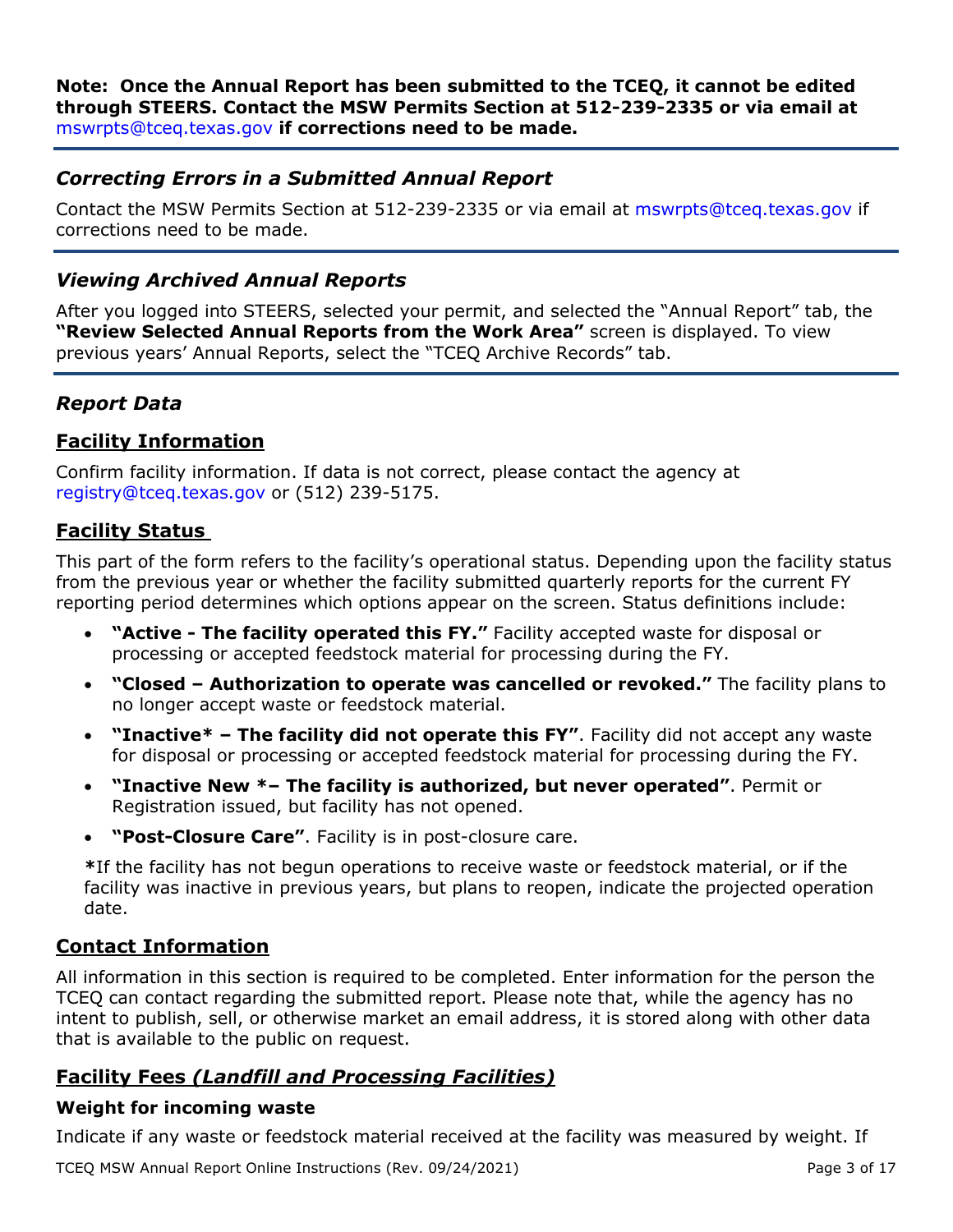off-site scales or trip tickets were used to determine amount entering the facility (e.g., transfer station), this question applies.

### **Volume for incoming waste**

Indicate if this facility used volume (typically vehicular volume) for determining the amount of any waste or feedstock material received at the facility. If trip tickets were used to determine the amount entering the facility (e.g., transfer station), this question applies.

### **Average rates**

Indicate average tipping fee rates charged for accepting waste or feedstock material for all applicable units of measure that are used by the facility. These should be the "broad base" averages, indicating the charge to a standard customer or organization for bringing waste to this facility.

### **Counties served**

Select all counties that provided waste or feedstock material to the facility. Please include the county in which the facility is located, if applicable.

### **States served**

Select all states, other than Texas, that provided waste or feedstock material to the facility.

Note – If waste or feedstock material was received from out-of-state or Mexico, list amounts treated, transferred or disposed in the "Landfill Disposal" and "Solid Waste and Liquid Waste Treatment" sections of the report.

## **Beneficial Gas Recovery** *(Facilities Recovering Landfill Gas for Beneficial Use)*

### **Landfill Permit Number**

Indicate the MSW permit number for the landfill from which the facility is recovering gas.

### **Gas Processed**

Indicate the (unrefined) amount of gas recovered and processed in cubic feet.

## **Gas Distributed Off-site**

Indicate the amount of gas distributed off-site during the in cubic feet.

## **Power Generated and Sold**

If electric power was generated from collected gas, indicate how many kilowatt-hours (kWh) were generated and sold back to an electric co-op, utility, or other power organization.

### **Power Generated and Used**

If electric power was generated from collected gas, indicate how many kilowatt-hours (kWh) were used on-site.

## **Monofill (Landfills for nuisance and abandoned building demolition waste) Total Estimated Waste Capacity**

Enter estimation, in cubic yards, of the total waste capacity permitted for this facility. Estimation may be determined by multiplying the length (ft), width (ft) and depth (ft) of a disposal unit and divide by a factor of 27. If multiple disposal units exist, enter the total sum of the waste capacity (cubic yards) of all the disposal units. The facility's authorized capacity information should be found in the application that was submitted to the TCEQ.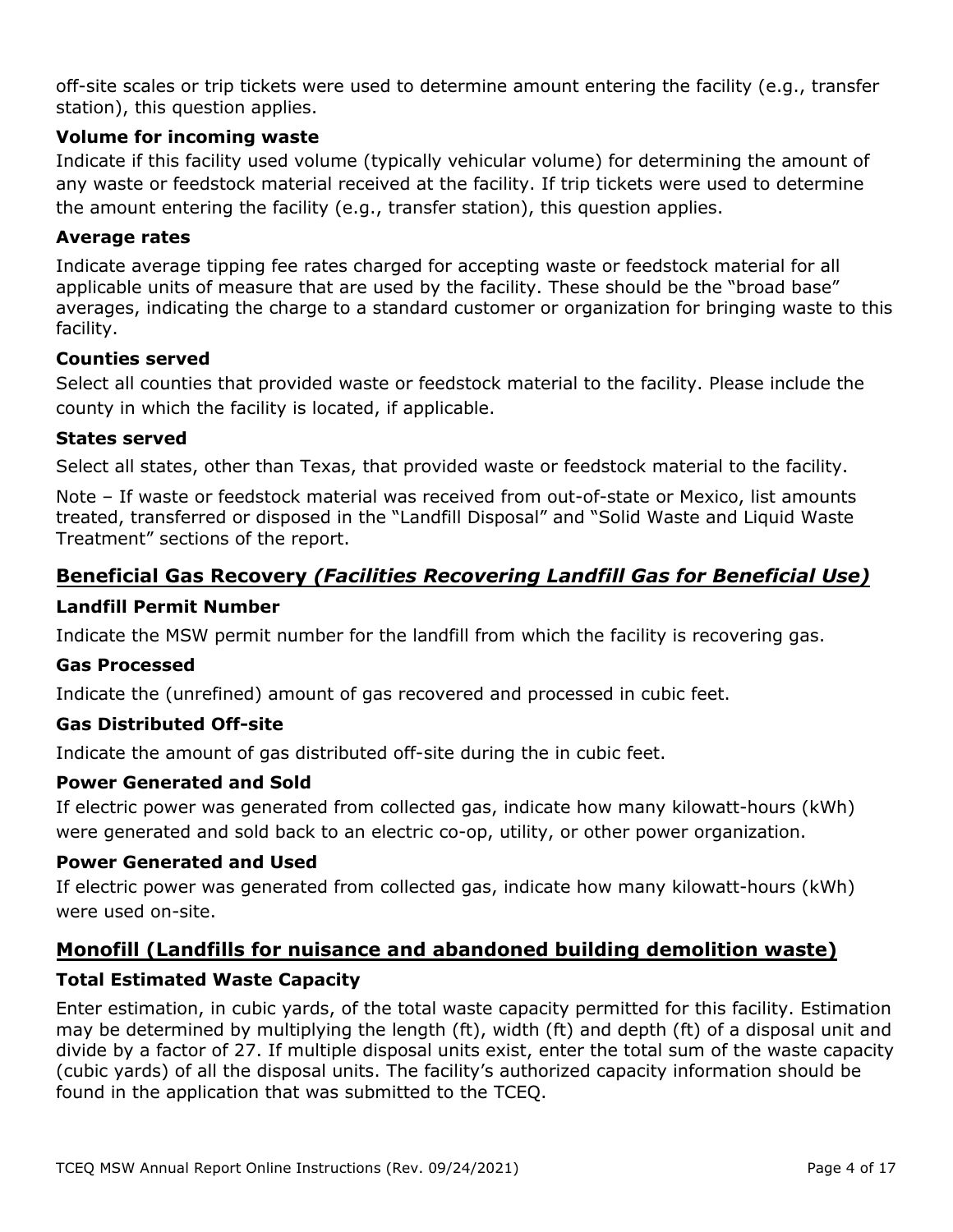## **Last FY's Remaining Capacity**

This field should already be populated with the amount of the waste capacity remaining at this facility at the end of last FY's reporting period. If this is the first year of reporting, this value should equal the "Total Estimated Waste Capacity For Facility" (Note – Since the field is not an input field, you need to contact the MSW Permits Section with the correct data to be entered prior to submitting the report. The online report program allows you to save an unfinished report.)

## **Amount of Waste Disposed this FY**

Enter the amount, in cubic yards, of waste disposed at this facility during the current reporting period.

### **Current FY's Remaining Capacity**

Select the "Save" button for the capacity to be calculated. This field indicates the amount of the remaining waste capacity for this facility at the end of this FY's reporting period. The program subtracts the amount of waste disposed this FY [question No.3] from the remaining capacity reported for the previous FY [question No. 2].

## **Diverted Materials** *(Landfill and Processing Facilities)*

### **Diversion tons**

List the amount, in tons, for the materials that the facility received and then diverted from being disposed.

For landfills, if a material was diverted from being disposed due to an authorized processing activity (e.g. shredding or grinding clean wood, crushing concrete), please enter the amount processed in the applicable categories in both the "Diverted Materials" section and the "Solid Waste Treatment" section of the report.

For landfills with authorized compost operations within the landfill's permitted boundary, enter the amount of received waste that becomes feedstock (e.g. organic materials, food) for the compost operation in the applicable categories in the "Solid Waste Treatment" section of the report only.

Using clean or contaminated soils for daily cover at a landfill does not qualify as diverted or recycled material. In addition, clean soil and mulch that is not disposed at the landfill's waste footprint but remains within the permitted boundary is not considered diverted.

Also, if the landfill has a registered Type V facility (e.g. transfer station) located within its permitted boundary, do not include the amounts of diverted materials transferred from the Type V facility. That information should be addressed in the annual report submitted for the registered Type V facility.

### **Other Materials Diverted**

For amount entered in "Other" in the table, identify those materials that were received and then diverted by the facility for the FY.

## **Solid Waste Treatment** *(Landfill and Processing Facilities)*

For each applicable method of treatment performed at the facility, list the amount, in tons and by origin, for each solid waste type received and treated at the facility.

For authorized composting operations within a landfill's permitted boundary, enter the amount of material received and composted during the FY.

If applicable, please use the volume to weight conversion factors referenced in 30 TAC,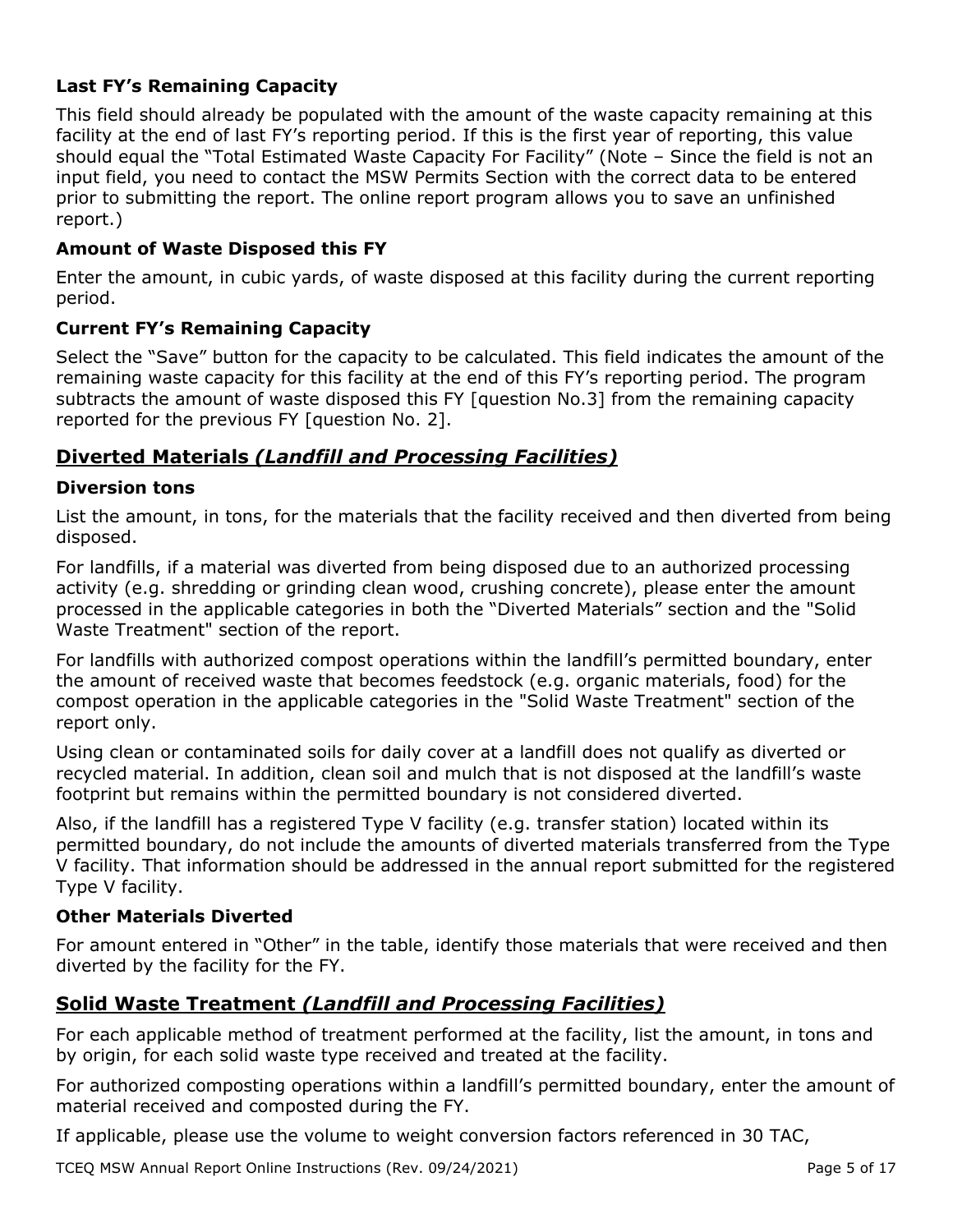$330.675(a)(2)$  or 30 TAC, Section  $326.89(a)(5)$ . If the breakdown among the treatment methods applied to a waste, or if the origin of a waste is uncertain, you may apportion the amounts based on your best estimate.

If the exact amount of waste from each origin treated by a particular method is uncertain, you may apply the overall proportions of waste from each origin to the amount treated by each method to estimate the origins of waste in each treatment category. The following example (Table 1) is for a scenario in which 100 tons of waste were treated by incineration and 300 tons by composting, for a total of 400 tons treated. The operator is uncertain about how much waste in each treatment category came from each source but does know that of all the waste received by the facility, 70 percent came from within Texas, 20 percent from other states, and 10 percent from Mexico. The operator may apply those factors to the amounts treated by each method to estimate how much came from each source.

| Treatment<br>Method                          | In-State       | <b>Out-of-State</b> | <b>Mexico</b> | <b>TOTAL</b> |
|----------------------------------------------|----------------|---------------------|---------------|--------------|
| Incineration                                 | 70 (estimate)  | 20 (estimate)       | 10 (estimate) | 100 (known)  |
| Autoclave                                    |                |                     |               |              |
| Composting                                   | 210 (estimate) | 60 (estimate)       | 30 (estimate) | 300 (known)  |
| Digestion                                    |                |                     |               |              |
| Chemical                                     |                |                     |               |              |
| <b>Disinfection</b>                          |                |                     |               |              |
| Chipping or                                  |                |                     |               |              |
| <b>Grinding Clean</b>                        |                |                     |               |              |
| <b>Wood Material for</b>                     |                |                     |               |              |
| Mulch Purposes                               |                |                     |               |              |
| Only                                         |                |                     |               |              |
| Other (identify in                           |                |                     |               |              |
| item 2 of this                               |                |                     |               |              |
| section)                                     |                |                     |               |              |
| <b>Total of all</b><br><b>Treated Wastes</b> | 280 (known)    | 80 (known)          | 40 (known)    | 400 (known)  |

Table 1. Treated Solid Wastes.

## **Other Solid Waste Treatment Methods**

For amount entered in "Other" in the table, identify those treatment methods used by the facility during this FY.

## **Landfill Disposal** *(Landfill Facilities)*

Enter the amount, in tons and by origin, for each waste type disposed at this facility. Make sure the tons total across by type and total down by origin. The total tons of waste disposed should correspond closely to the total for the quarterly reports submitted to the agency. If applicable, please use the following volume to weight conversion factors:

- For medium compacted cubic yards (CCY), divide total CCY by 3
- For heavy compacted cubic yards, divide total CCY by 2.5
- For uncompacted cubic yards (UCCY), divide total UCCY by 5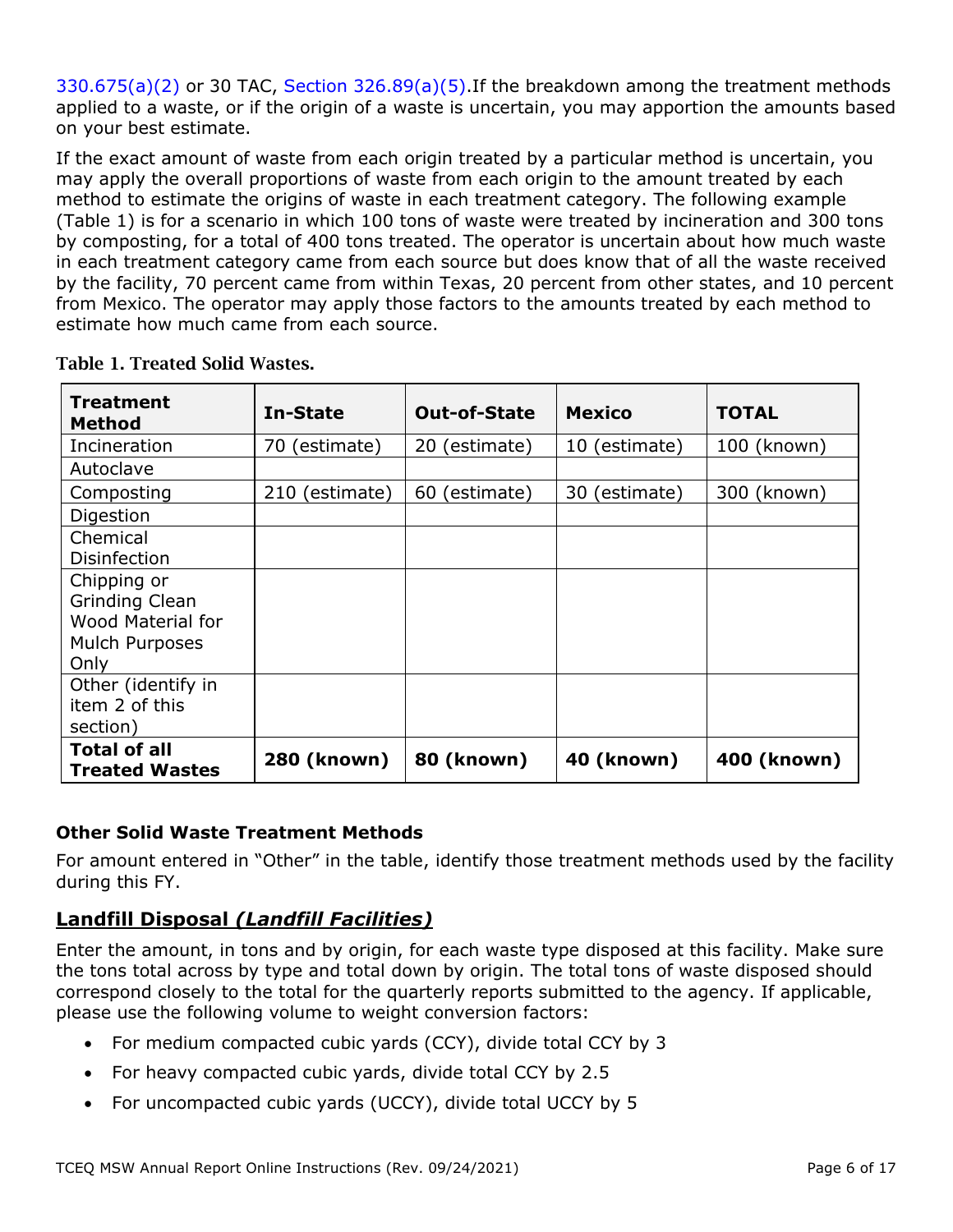### **Other Disposed Wastes**

For amount entered in "Other" in the table, identify those waste types disposed at the facility during this FY.

## **Liquid Waste Treatment** *(Processing Facilities)*

List the amount the amount, in tons and by origin, for each liquid waste type received and treated at the facility. If the breakdown between the treatment methods and the origin of the waste is unknown, you may interpolate the unknown values. See example in instructions for "Solid Waste Treatment.

Composting facilities should not report incoming feedstock in this section, but instead include the total amount of liquid and solid feedstock received and used for composting in the "Composting" category in the "Solid Waste Treatment" section of the report.

If applicable, please use the volume to weight conversion factors referenced in [30 TAC, Section](http://texreg.sos.state.tx.us/public/readtac$ext.TacPage?sl=R&app=9&p_dir=&p_rloc=&p_tloc=&p_ploc=&pg=1&p_tac=&ti=30&pt=1&ch=330&rl=675)  [330.675\(a\)\(2\)](http://texreg.sos.state.tx.us/public/readtac$ext.TacPage?sl=R&app=9&p_dir=&p_rloc=&p_tloc=&p_ploc=&pg=1&p_tac=&ti=30&pt=1&ch=330&rl=675) or 30 TAC, [Section 326.89\(a\)\(5\).](https://texreg.sos.state.tx.us/public/readtac$ext.TacPage?sl=R&app=9&p_dir=&p_rloc=&p_tloc=&p_ploc=&pg=1&p_tac=&ti=30&pt=1&ch=326&rl=89)

#### **Other Liquid Waste Treatment**

For amount entered in "Other" in the table, identify the waste types treated by the facility during this FY.

## **Landfill Characteristics and Management** *(Landfill Facilities)*

#### **Total Permitted Area**

Indicate the current total permitted acreage for this facility. This includes all fill and non-fill (such as buildings and roads) areas. The facility's issued permit document should have this information.

#### **Non-fill Areas**

Indicate the current number of acres designated as non-fill areas for this facility, including roads, buildings and other areas not designated for disposal cells. The facility's issued permit document should have this information.

#### **Fill Areas in Post-Closure Care**

Indicate the current number of acres for fill areas in post-closure care.

#### **Facility's Permanent Benchmark Elevation:**

Indicate the above Mean Sea Level (MSL) elevation at the permanent benchmark for the facility. The facility's issued permit document should have this information.

#### **Permitted Max Elevation at Final Cover**

Indicate the current permitted elevation (above MSL) at final cover for the facility. The facility's issued permit document should have this information.

### **Permitted Max Elevation at Deepest Excavation**

Indicate the current permitted elevation (above or below MSL) at the deepest excavation point for the facility. The facility's issued permit document should have this information.

#### **Alternative Liner**

Indicate whether an alternative liner is used.

#### **Alternative Daily Cover**

Indicate whether an alternative daily cover is currently being used at the facility, and if so, select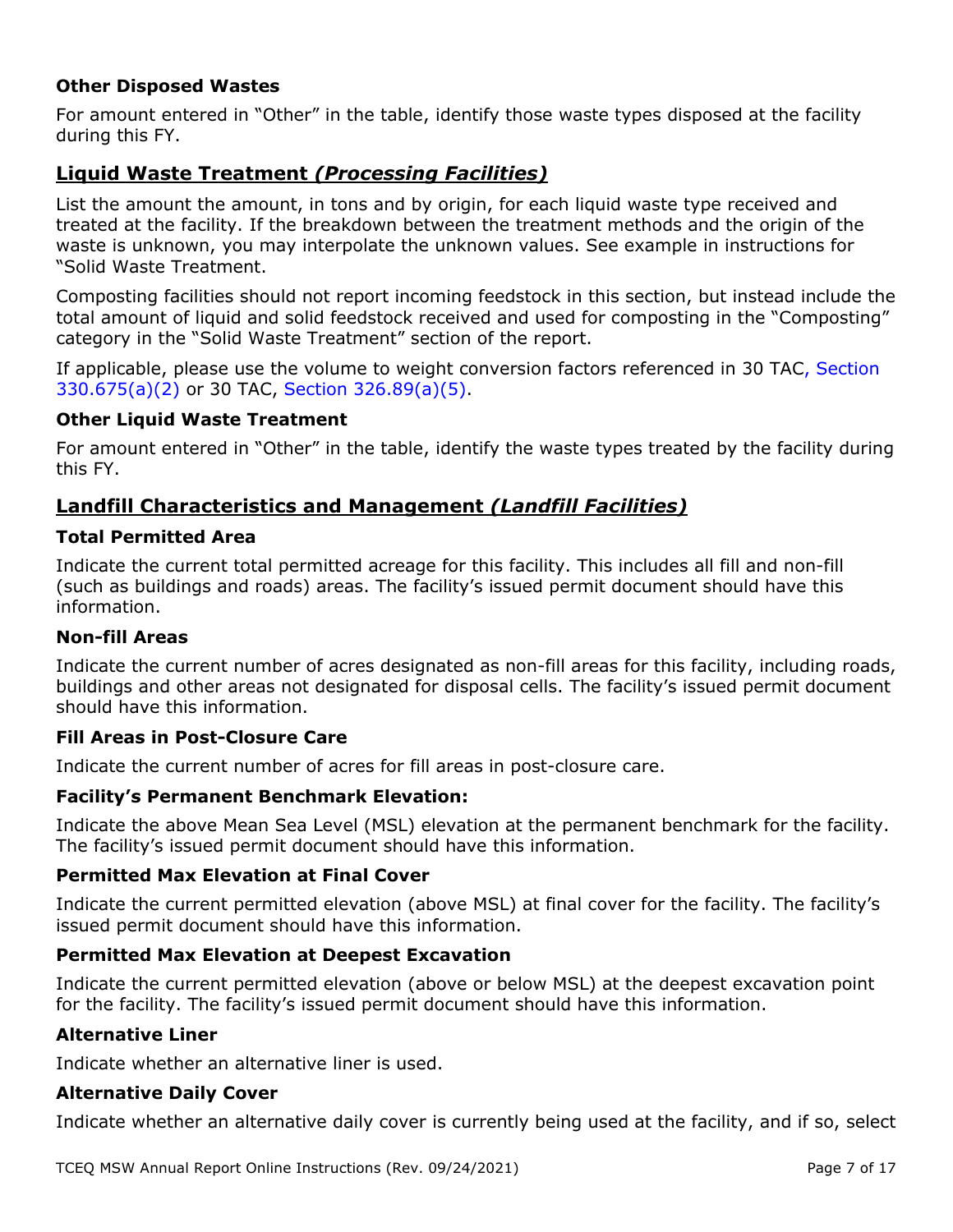all the types used. If "Other" is selected, identify the cover types.

## **Gas Collection Control System**

Indicate whether the facility has a gas collection control system, and if so, enter the amount of gas flared and the amount of gas vented.

## **Leachate Management System**

Indicate the method of a leachate management system at the facility. If leachate is recirculated into a waste unit, select "On-Site." If leachate is managed off-site, enter the estimated number of gallons of leachate removed and transported off site.

## **Groundwater Monitoring System**

Indicate whether the facility has a groundwater monitoring system, and if so, enter the total number of point of compliance (POC) wells and the total number of background wells. Background wells include all wells that are not POC, observation, or temporary wells.

## **Landfill Gas Monitoring System**

Indicate whether the facility has a landfill gas monitoring system, and if so, enter the total number of gas probes and wells. Bar hole probes should not be counted because they are not permanent probes. Also, extraction wells should not be counted.

## **Class 1 NHIW Waste**

Enter the estimated total amount, in tons, of the remaining capacity for the designated Class 1 NHIW cells in the landfill.

## **Solid Waste Transfers** *(Processing Facilities)*

List the amount, in tons and by origin, for each solid waste type received and later transferred to another facility for disposal. If the breakdown between the waste types and the origin of the waste is unknown, you may interpolate the unknown values. See example in instructions for "Solid Waste Treatment.

For treated solid waste reported in the "Solid Waste Treatment" section of the report, enter the amount (after treatment), in tons and by origin, for each waste type transferred from this facility to a disposal facility in the "Treated Waste" row of the table.

If applicable, please use the volume to weight conversion factors referenced in 30 TAC, [Section](https://texreg.sos.state.tx.us/public/readtac$ext.TacPage?sl=R&app=9&p_dir=&p_rloc=&p_tloc=&p_ploc=&pg=1&p_tac=&ti=30&pt=1&ch=330&rl=675) [330.675\(a\)\(2\)](https://texreg.sos.state.tx.us/public/readtac$ext.TacPage?sl=R&app=9&p_dir=&p_rloc=&p_tloc=&p_ploc=&pg=1&p_tac=&ti=30&pt=1&ch=330&rl=675) or 30 TAC, [Section 326.89\(a\)\(5\).](https://texreg.sos.state.tx.us/public/readtac$ext.TacPage?sl=R&app=9&p_dir=&p_rloc=&p_tloc=&p_ploc=&pg=1&p_tac=&ti=30&pt=1&ch=326&rl=89)

### **Other Solid Waste Transfers**

For amount entered in "Other" in the table, identify the types of waste accepted and later transferred to another facility for disposal during this FY.

## **Liquid Waste Transfers** *(Processing Facilities)*

List the amount, in tons and by origin, for each waste type received and later transferred to a liquid processing or disposal facility. If the breakdown between the waste types and the origin of the waste is unknown, you may interpolate the unknown values. See example in instructions for "Solid Waste Treatment.

For treated waste reported in the "Liquid Waste Treatment" section of the report, enter the amount (after treatment), in tons and by origin, for each waste type transferred from this facility to a liquid processing or disposal facility in the "Treated Waste" row of the table.

If applicable, please use conversion factors referenced in 30 TAC, [Section 330.675\(a\)\(2\)](https://texreg.sos.state.tx.us/public/readtac$ext.TacPage?sl=R&app=9&p_dir=&p_rloc=&p_tloc=&p_ploc=&pg=1&p_tac=&ti=30&pt=1&ch=330&rl=675) or 30 TAC, [Section 326.89\(a\)\(5\).](https://texreg.sos.state.tx.us/public/readtac$ext.TacPage?sl=R&app=9&p_dir=&p_rloc=&p_tloc=&p_ploc=&pg=1&p_tac=&ti=30&pt=1&ch=326&rl=89)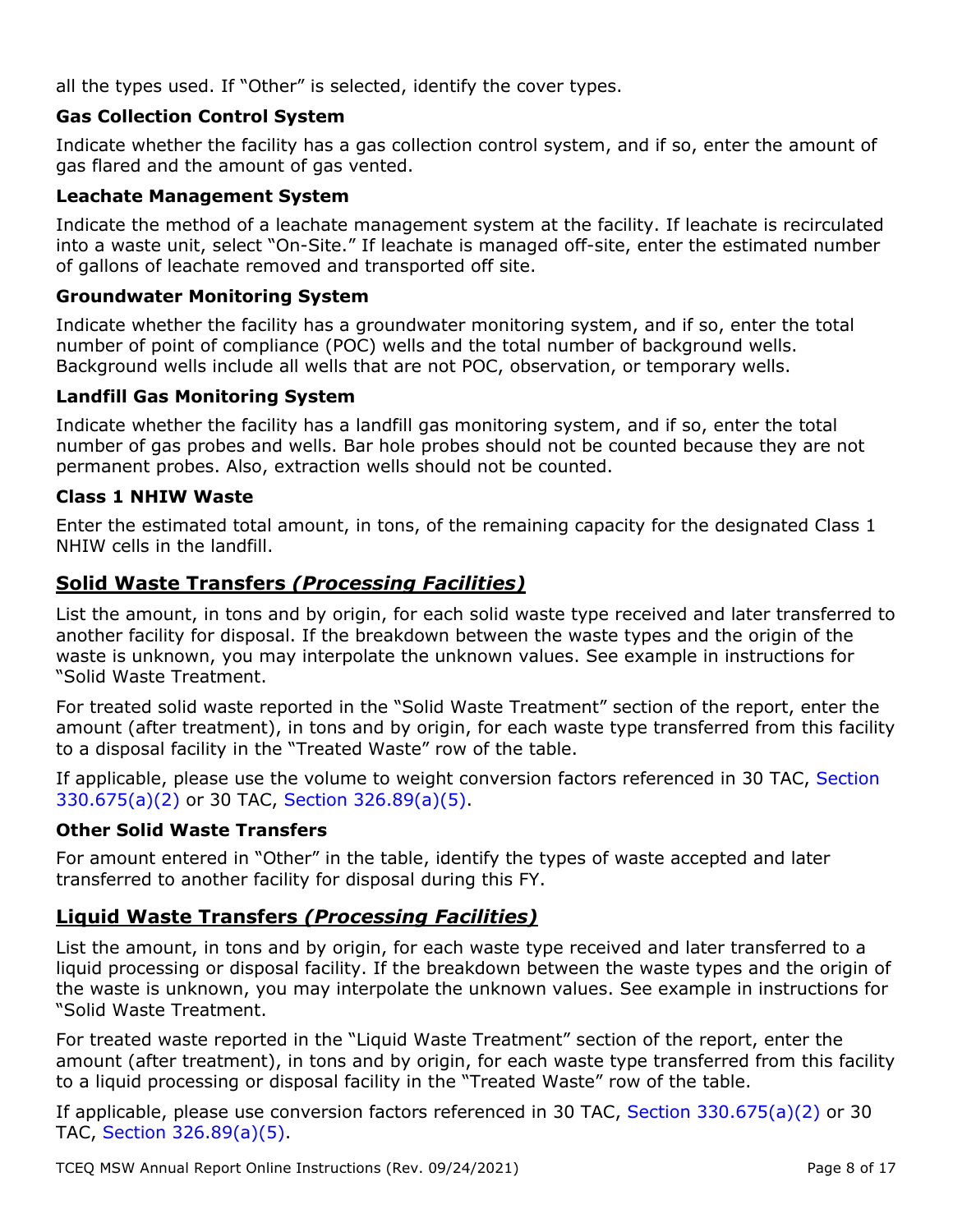## **Other Liquid Waste Transfers**

For the amount entered in "Other" in the table, identify the types of waste received and later transferred to liquid waste processing or disposal facility during this FY.

## **Landfill Capacity Assessment** *(Landfill facilities)*

We encourage landfill owners or operators to conduct or obtain engineered capacity assessments. The quality of this data is extremely important to our analysis, and we appreciate your efforts to report remaining capacity as accurately as possible. Alternatively, you may create an estimated airspace consumption (based on operational information) if an engineered capacity assessment is not feasible this reporting year.

## **Assessed Capacity**

If an aerial or ground survey was conducted on or between March 1, and August 31, of the FY, the facility may use this report section to certify the remaining capacity of the landfill calculated from that assessment. Do not use this report section if the facility did not perform an assessment during this period, or if it was done before March 1. Note that the final capacity number must be as of the end of the FY - August 31.

### **Remaining Years at Current Performance**

Please examine the projected life of the landfill and determine a realistic expectation for the remaining years of capacity of the landfill. Please provide your best estimate of the remaining years of landfill capacity, based on your permitted volumes and operational knowledge, and not on short term variations in waste receipts.

### **Engineer's Information**

Information pertaining to the engineer that performed the assessment is required to be completed in this report section. The engineer is only responsible for the surveyed capacity. The responsibility for the rest of the report is the responsibility of the person that signs for the report and, ultimately, the entity that owns the permit for this facility.

Once you have entered all the data for this section of the report and selected the "Save" button, the "FY's Remaining Capacity (Tons)" field will be populated. This field indicates the amount of the remaining waste capacity for this facility at the end of this FY's reporting period.

## **Landfill Remaining Capacity Estimation** *(Landfills)*

If the facility owner or operator did not perform a surveyed capacity assessment this FY, or the assessment was conducted prior to March 1, the facility must use this section to calculate the estimated remaining capacity of the landfill. You will need the following information to complete this report section:

- Total tons of waste disposed this FY. In the online report, this field is already populated with the total amount of disposed waste that was reported in the "Landfill Disposal" section of the report.
- An estimate of your compaction rate used at the facility for this FY.
- An estimate of the volume of daily or intermediate cover placed in the landfill for this FY. If this is not recorded separately but is accounted for in the total airspace used, please assume "0" for this question.
- Last year's final capacity (cubic yards remaining). In the online report, this field is already populated with the amount of the waste capacity remaining at this facility at the end of last FY's reporting period. If this is the first year of reporting, this value should equal the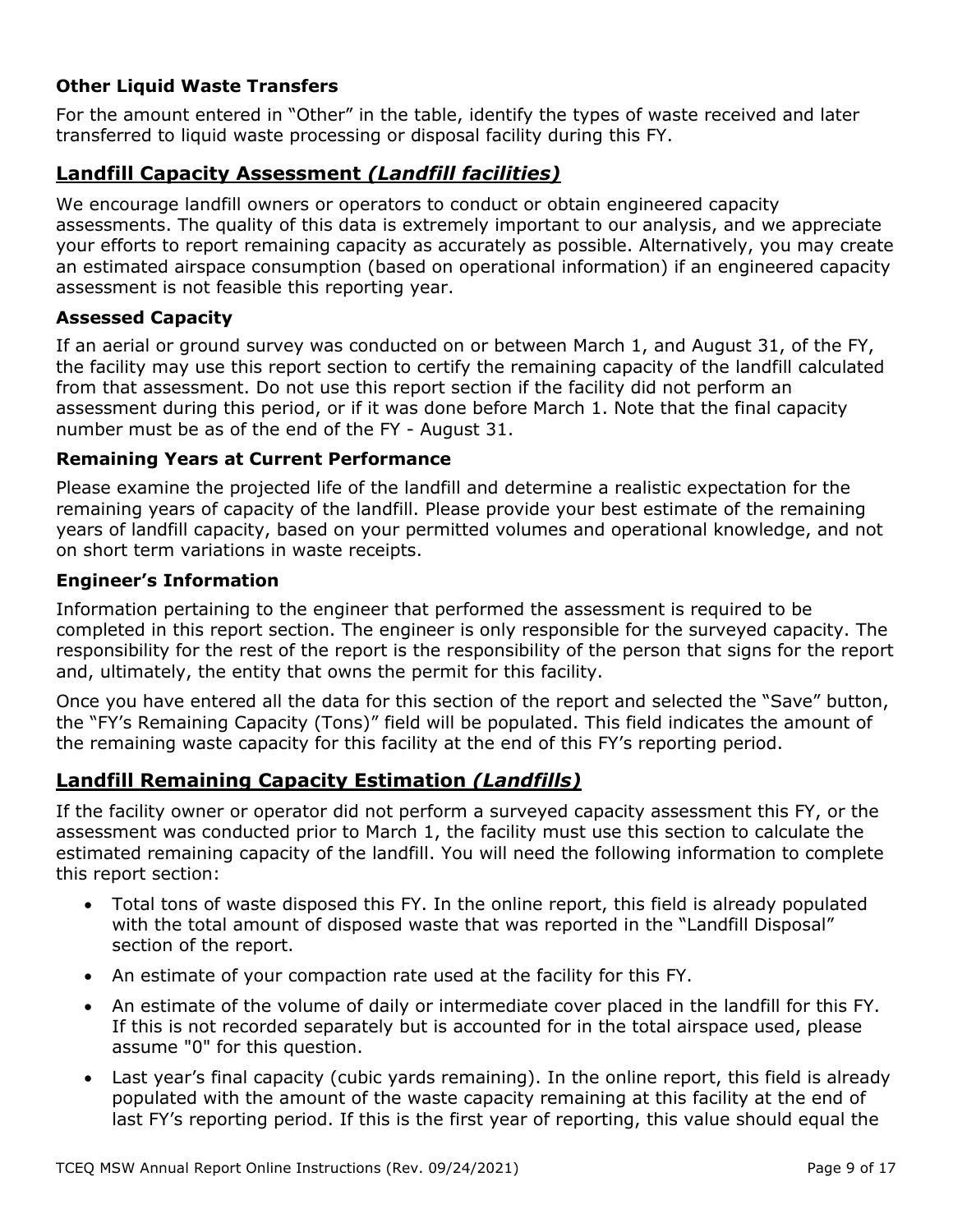landfill disposal capacity stated in the facility's issued permit. (Note – Since the field is not an input field, you need to contact the MSW Permits Section with the correct data to be entered prior to submitting the report. The online report program allows you to save an unfinished report.)

- If an MSW permit amendment was issued by the TCEQ during the FY, indicate whether there was a change in the facility's permitted volume (airspace). Also, provide the amount of the change in cubic yards.
- Remaining Years at Current Performance. Please examine the projected life of the landfill and determine a realistic expectation for the remaining years of capacity of the landfill. Please provide your best estimate of the remaining years of landfill capacity, based on your permitted volumes and operational knowledge, and not on short term variations in waste receipts.

Once you have entered all the data for this section of the report and selected the "Save" button, the "Current FYs Remaining Capacity (yd3)" and the "FY's Remaining Capacity (Tons)" fields will be populated. These fields indicate the amount of the remaining waste capacity for this facility at the end of this FY's reporting period.

## **Other Activities** *(Landfills and Processing Facilities)*

In this section of the report, please indicate all other TCEQ authorized activities that occurred within the facility boundary or are associated with the facility, and provide the authorization (permit, registration, notification, etc.) numbers.

| Term                                | <b>Definition</b>                                                                                                                                                                                                                                                                                                                                                                                                |
|-------------------------------------|------------------------------------------------------------------------------------------------------------------------------------------------------------------------------------------------------------------------------------------------------------------------------------------------------------------------------------------------------------------------------------------------------------------|
| Brush                               | Cuttings or trimmings from trees, shrubs, or<br>lawns and similar materials.                                                                                                                                                                                                                                                                                                                                     |
| <b>CESQG</b>                        | Conditionally exempt small-quantity generator<br>- a person that generates no more than 220<br>pounds or hazardous waste in a calendar<br>month.                                                                                                                                                                                                                                                                 |
| Central Registry                    | Consolidated system for the TCEQ to refer to<br>information for a person, organization, facility.                                                                                                                                                                                                                                                                                                                |
| <b>Citizen's Collection Station</b> | A facility established for the convenience and<br>exclusive use of residents (not commercial or<br>industrial users or collection vehicles), except<br>that in small communities where regular<br>collections are not available, small quantities<br>of commercial waste may be deposited by the<br>generator of the waste. The facility may<br>consist of one or more storage containers,<br>bins, or trailers. |

## *Definitions*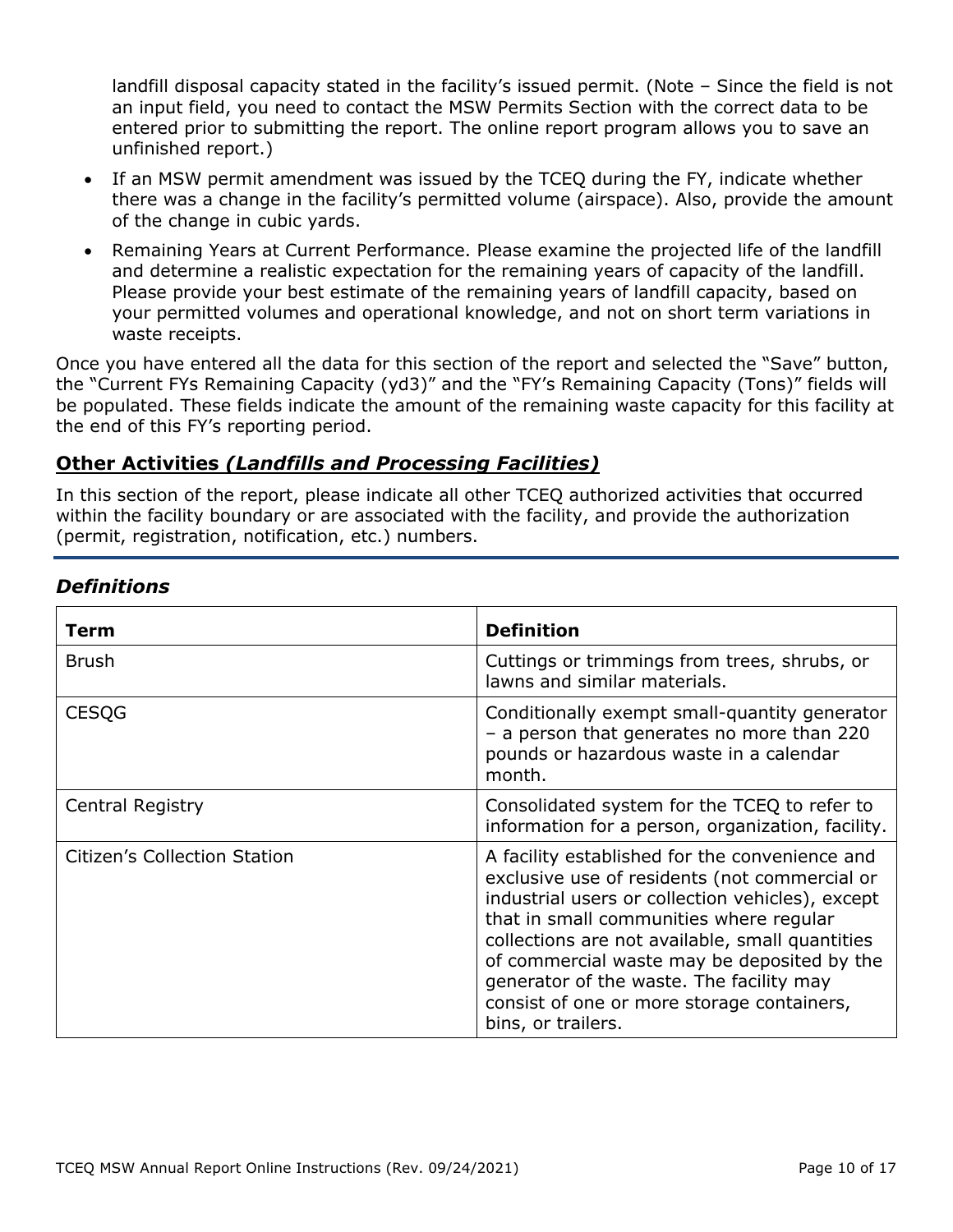| <b>Term</b>                       | <b>Definition</b>                                                                                                                                                                                                                                                                                                                                                                                                                                                                                                                           |
|-----------------------------------|---------------------------------------------------------------------------------------------------------------------------------------------------------------------------------------------------------------------------------------------------------------------------------------------------------------------------------------------------------------------------------------------------------------------------------------------------------------------------------------------------------------------------------------------|
| Class 1 Waste                     | Any industrial solid waste or mixture of<br>industrial solid wastes which because of its<br>concentration, or physical or chemical<br>characteristics, is toxic, corrosive, flammable,<br>a strong sensitizer or irritant, a generator of<br>sudden pressure by decomposition, heat, or<br>other means, or may pose a substantial<br>present or potential danger to human health<br>or the environment when improperly<br>processed, stored, transported, or disposed of<br>or otherwise managed, as further defined in<br>30 TAC §335.505. |
| Class 2 Waste                     | Any individual solid waste or combination of<br>industrial solid waste which cannot be<br>described as Hazardous, Class 1 or Class 3 as<br>defined in 30 TAC §335.506.                                                                                                                                                                                                                                                                                                                                                                      |
| Class 3 Waste                     | Inert and essentially insoluble industrial solid<br>waste, usually including, but not limited to,<br>materials such as rock, brick, glass, dirt, and<br>certain plastics and rubber, etc., that are not<br>readily decomposable, as further defined in 30<br>TAC §335.507.                                                                                                                                                                                                                                                                  |
| <b>Commercial Waste</b>           | All types of solid waste generated by stores,<br>offices, restaurants, warehouses, and other<br>non-manufacturing activities, excluding<br>residential and industrial wastes.                                                                                                                                                                                                                                                                                                                                                               |
| Compacted Cubic Yard              | A combination of a unit of measure (cubic<br>yards) and a description of how the waste was<br>handled before the facility received it;<br>"Compacted" means compressed by any<br>means other than a household trash<br>compactor.                                                                                                                                                                                                                                                                                                           |
| <b>Construction or Demolition</b> | Waste resulting from construction or<br>demolition projects; includes all materials that<br>are directly or indirectly the by-products of<br>construction work or that result from<br>demolition of buildings and other structures,<br>including, but not limited to, paper, cartons,<br>gypsum board, wood, excelsior, rubber, and<br>plastics.                                                                                                                                                                                            |
| FY                                | Fiscal Year - For the State of Texas, the TCEQ,<br>and this report, it refers to the interval of<br>September 1 of the previous year to August<br>31 of the fiscal year.                                                                                                                                                                                                                                                                                                                                                                    |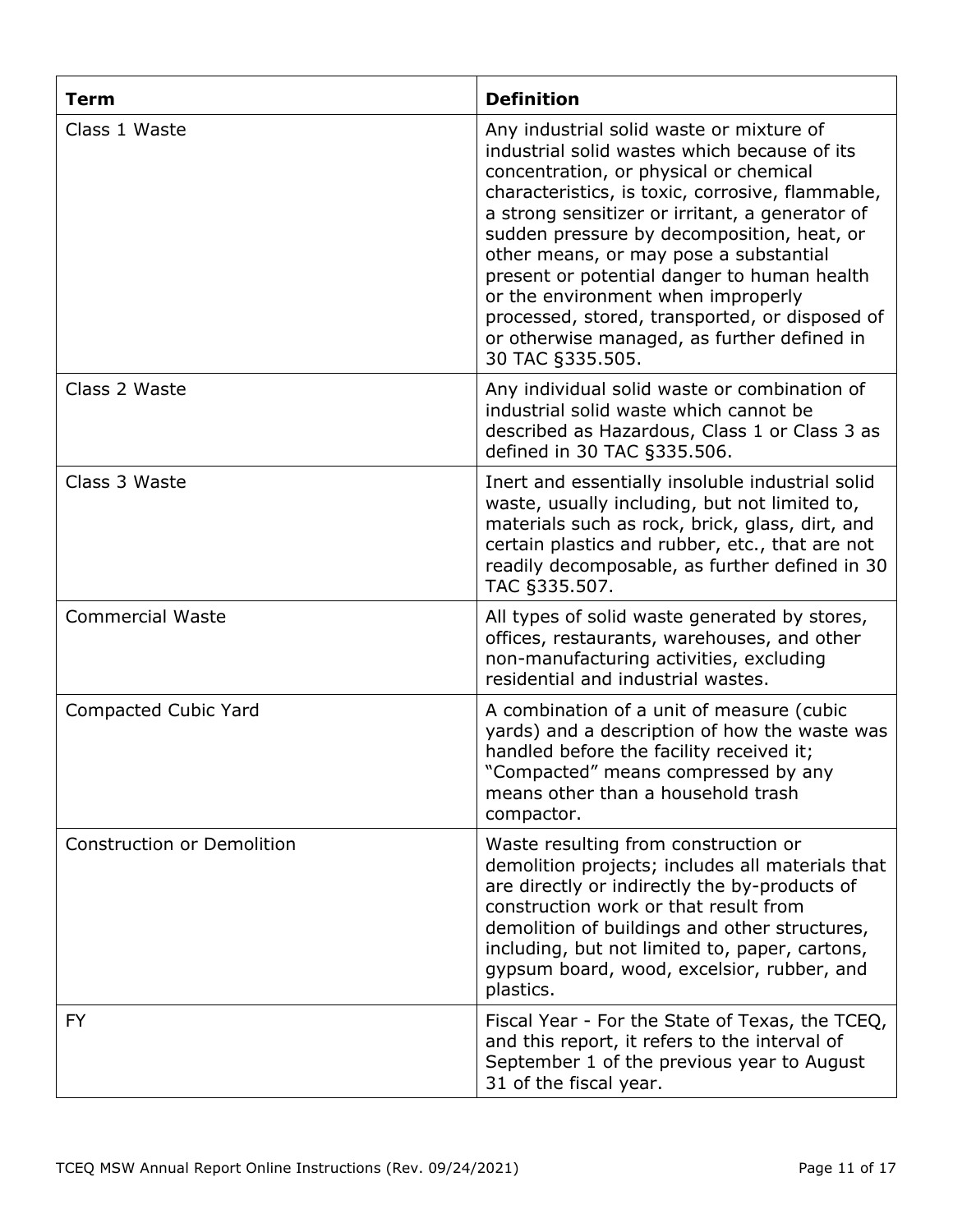| <b>Term</b>                  | <b>Definition</b>                                                                                                                                                                                                                                                                                                                                                                                                                                                                                                                                                                                                                                                                                                                                                                                            |
|------------------------------|--------------------------------------------------------------------------------------------------------------------------------------------------------------------------------------------------------------------------------------------------------------------------------------------------------------------------------------------------------------------------------------------------------------------------------------------------------------------------------------------------------------------------------------------------------------------------------------------------------------------------------------------------------------------------------------------------------------------------------------------------------------------------------------------------------------|
| Grease Trap Waste            | Material collected in and from a grease<br>interceptor in the sanitary sewer service line<br>of a commercial, institutional, or industrial<br>food service or processing establishment,<br>including the solids resulting from dewatering<br>processes.                                                                                                                                                                                                                                                                                                                                                                                                                                                                                                                                                      |
| <b>Grit Trap Waste</b>       | Grit trap waste includes waste from<br>interceptors placed in the drains prior to<br>entering the sewer system at maintenance<br>and repair shops, automobile service stations,<br>car washes, laundries, and other similar<br>establishments.                                                                                                                                                                                                                                                                                                                                                                                                                                                                                                                                                               |
| Litter                       | Rubbish and putrescible waste.                                                                                                                                                                                                                                                                                                                                                                                                                                                                                                                                                                                                                                                                                                                                                                               |
| <b>Medical Waste</b>         | Waste generated by health care-related<br>facilities and associated with healthcare<br>activities, not including garbage or rubbish<br>generated from offices, kitchens, or other<br>non-health-care activities. The term includes<br>special waste from health care-related<br>facilities which is comprised of animal waste,<br>bulk blood and blood products, microbiological<br>waste, pathological waste, and sharps as<br>those terms are defined in 25 TAC §1.132.<br>The term does not include medical waste<br>produced on farmland and ranchland as<br>defined in Agriculture Code, §252.001(6), nor<br>does the term include artificial, nonhuman<br>materials removed from a patient and<br>requested by the patient, including but not<br>limited to orthopedic devices and breast<br>implants. |
| Monofill                     | A landfill that is granted a permit by rule, for<br>a period of up to five years to a county or<br>municipality with a population of 12,000<br>people or less to dispose of demolition waste<br>from properties with nuisance or abandoned<br>buildings.                                                                                                                                                                                                                                                                                                                                                                                                                                                                                                                                                     |
| <b>MSW</b>                   | <b>Municipal Solid Waste</b>                                                                                                                                                                                                                                                                                                                                                                                                                                                                                                                                                                                                                                                                                                                                                                                 |
| <b>Municipal Solid Waste</b> | Waste resulting from or incidental to<br>municipal, community, commercial,<br>institutional, and recreational activities,<br>including garbage, rubbish, ashes, street<br>cleanings, dead animals, abandoned<br>automobiles, and all other solid waste other<br>than industrial solid waste.                                                                                                                                                                                                                                                                                                                                                                                                                                                                                                                 |
| <b>NHIW</b>                  | Non-Hazardous Industrial Waste                                                                                                                                                                                                                                                                                                                                                                                                                                                                                                                                                                                                                                                                                                                                                                               |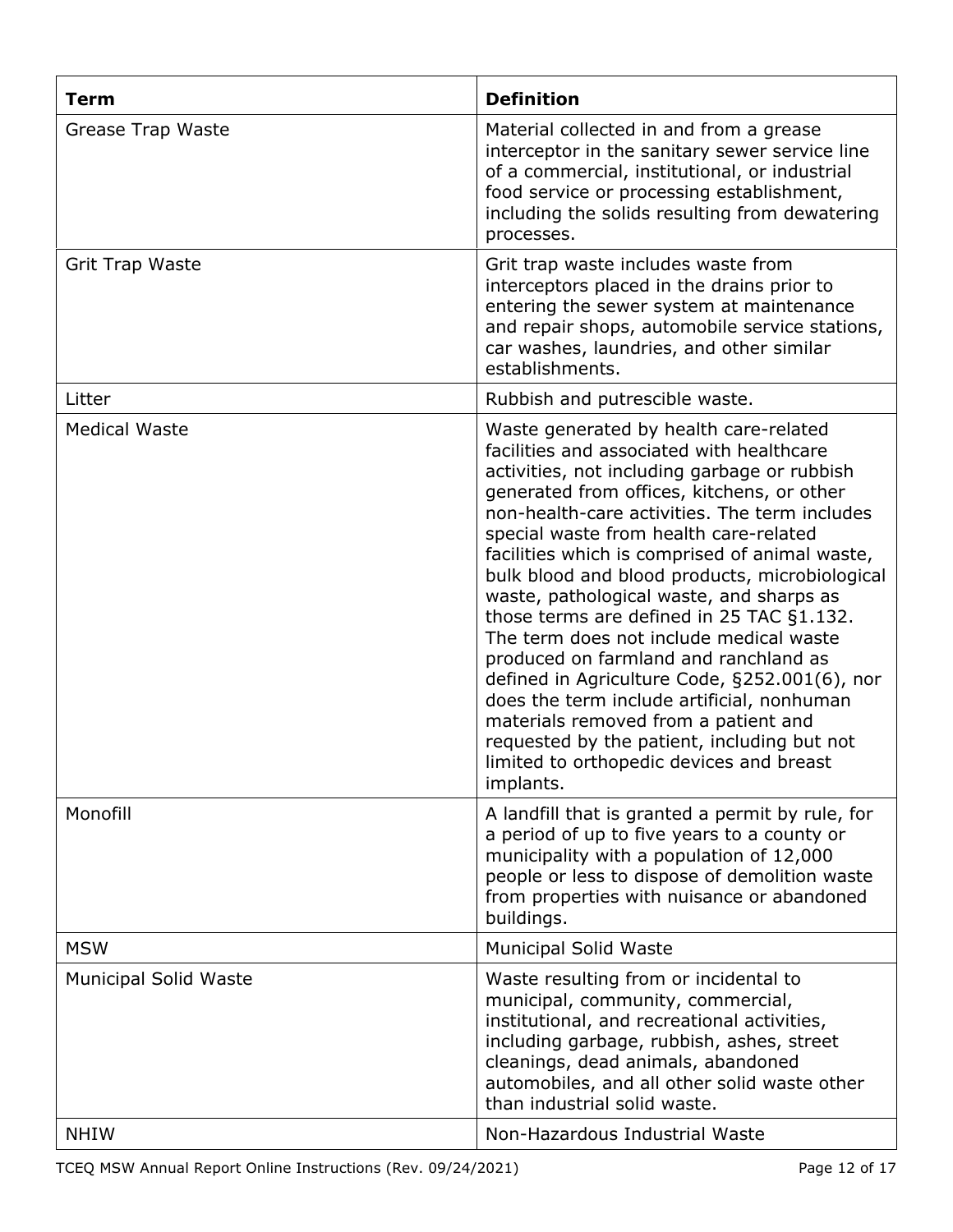| <b>Term</b>              | <b>Definition</b>                                                                                                                                                                                                                                                                                                                                                                                                                                                                                                                                                                                                                                                        |
|--------------------------|--------------------------------------------------------------------------------------------------------------------------------------------------------------------------------------------------------------------------------------------------------------------------------------------------------------------------------------------------------------------------------------------------------------------------------------------------------------------------------------------------------------------------------------------------------------------------------------------------------------------------------------------------------------------------|
| Non-RACM                 | Non-regulated asbestos-containing material<br>as defined in 40 Code of Federal Regulations<br>Part 61. This is asbestos material in a form<br>such that potential health risks resulting from<br>exposure to it are minimal.                                                                                                                                                                                                                                                                                                                                                                                                                                             |
| Owner                    | The person who owns a facility or part of a<br>facility. Also known as the Permittee.                                                                                                                                                                                                                                                                                                                                                                                                                                                                                                                                                                                    |
| Paper                    | A material made from plant fibers (such as<br>but not limited to wood pulp, rice hulls, and<br>kenaf). The sludge byproduct resulting from<br>the production of paper may be approved as a<br>feedstock pursuant to 30 TAC §332.33(b)<br>(relating to Required Forms, Applications,<br>Reports, and Request to Use the Sludge<br>Byproduct of Paper Production).                                                                                                                                                                                                                                                                                                         |
| Post-Closure Care        | Maintenance of a landfill area that has had a<br>final cover cap constructed and will not be<br>accepting more waste, is conducting periodic<br>monitoring but has not yet been approved for<br>final closure by the TCEQ executive director.                                                                                                                                                                                                                                                                                                                                                                                                                            |
| Processing               | Activities including, but not limited to, the<br>extraction of materials, transfer, volume<br>reduction, conversion to energy, or other<br>separation and preparation of solid waste for<br>reuse or disposal, including the treatment or<br>neutralization of hazardous waste, designed<br>to change the physical, chemical, or biological<br>character or composition of any hazardous<br>waste to neutralize such waste, or to recover<br>energy or material from the waste, or to<br>render such waste nonhazardous or less<br>hazardous, safer to transport, store, dispose<br>of, or make it amenable for recovery,<br>amenable for storage, or reduced in volume. |
| <b>Putrescible Waste</b> | Organic wastes, such as garbage, wastewater<br>treatment plant sludge, and grease trap<br>waste, that can be decomposed by<br>microorganisms with sufficient rapidity as to<br>cause odors or gases or can provide food for<br>or attract birds, animals, and disease vectors.                                                                                                                                                                                                                                                                                                                                                                                           |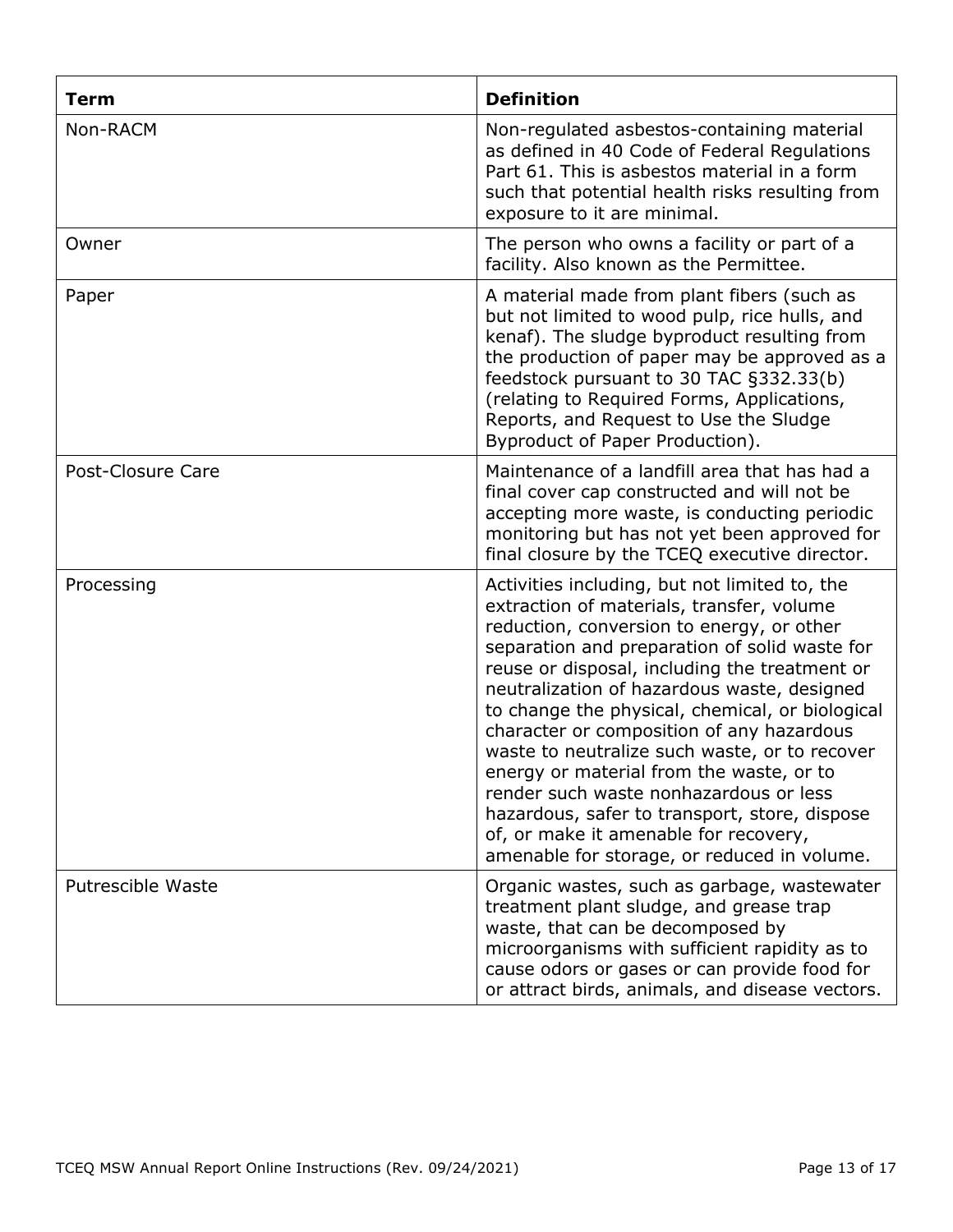| <b>Term</b>                   | <b>Definition</b>                                                                                                                                                                                                                                                                                                                                                                                                                                                                                                                                                                                      |
|-------------------------------|--------------------------------------------------------------------------------------------------------------------------------------------------------------------------------------------------------------------------------------------------------------------------------------------------------------------------------------------------------------------------------------------------------------------------------------------------------------------------------------------------------------------------------------------------------------------------------------------------------|
| <b>RACM</b>                   | Regulated asbestos-containing material as<br>defined in 40 CFR 61, as amended, includes:<br>friable asbestos material, Category I<br>nonfriable ACM that has become friable;<br>Category I nonfriable ACM that will be or has<br>been subjected to sanding, grinding, cutting,<br>or abrading; or Category II nonfriable ACM<br>that has a high probability of becoming or has<br>become crumbled, pulverized, or reduced to<br>powder by the forces expected to act on the<br>material during demolition or renovation<br>operations.                                                                 |
| Recyclable Material           | A material recovered or diverted from the<br>nonhazardous waste stream for purposes of<br>reuse, recycling, or reclamation, a substantial<br>portion of which is consistently used in the<br>manufacture of products that may otherwise<br>be produced using raw or virgin materials.<br>Recyclable material is not solid waste.<br>However, recyclable material may become<br>solid waste at such time, if any, as it is<br>abandoned or disposed of rather than<br>recycled, whereupon it will be solid waste with<br>respect only to the party actually abandoning<br>or disposing of the material. |
| Recycling                     | A process by which materials that have<br>served their intended use or are scrapped,<br>discarded, used, surplus, or obsolete are<br>collected, separated, or processed and<br>returned to use as raw materials in the<br>production of new products. Except for mixed<br>municipal solid waste composting, that is,<br>composting of the typical mixed solid waste<br>stream generated by residential, commercial,<br>and/or institutional sources, recycling includes<br>the composting process if the compost<br>material is put to beneficial use.                                                 |
| Residential (Household) Waste | Any solid waste (including garbage, trash, and<br>sanitary waste in septic tanks) derived from<br>households (including single and multiple<br>houses, hotels, and motels, bunkhouses,<br>ranger stations, crew quarters, campgrounds,<br>picnic grounds, and day-use recreation<br>areas); does not include yard waste or brush<br>that is completely free of any household<br>wastes.                                                                                                                                                                                                                |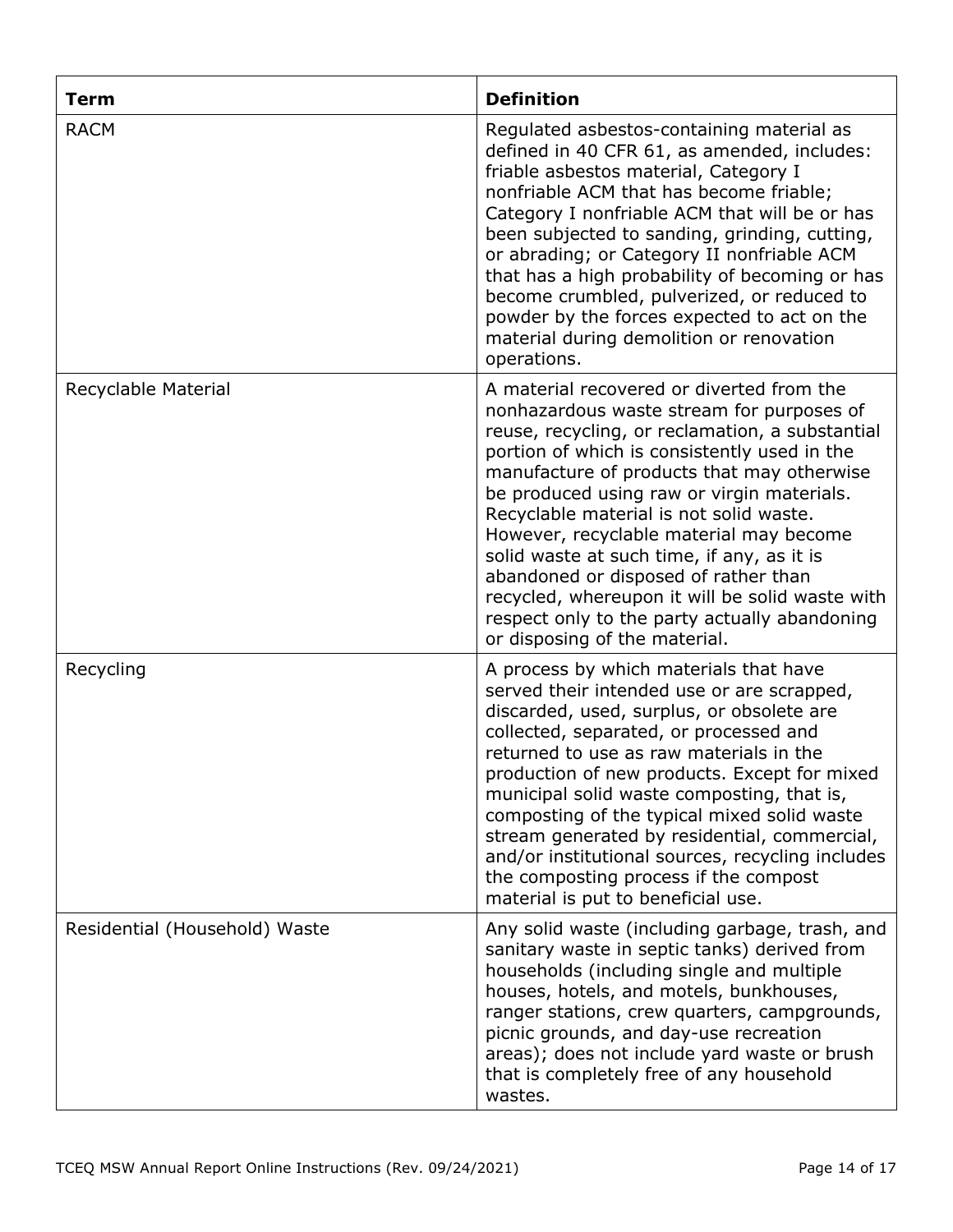| <b>Term</b>   | <b>Definition</b>                                                                                                                                                                                                                                                                                                                                                                                                                                                                                                                               |
|---------------|-------------------------------------------------------------------------------------------------------------------------------------------------------------------------------------------------------------------------------------------------------------------------------------------------------------------------------------------------------------------------------------------------------------------------------------------------------------------------------------------------------------------------------------------------|
| <b>RN</b>     | Regulated entity number - Assigned by the<br>TCEQ from a Core Data Form<br>(TNRCC-10400); designates the Central<br>Registry number for this facility.                                                                                                                                                                                                                                                                                                                                                                                          |
| Rubbish       | Nonputrescible solid waste (excluding ashes),<br>consisting of both combustible and<br>noncombustible waste materials. Combustible<br>rubbish includes paper, rags, cartons, wood,<br>excelsior, furniture, rubber, plastics, yard<br>trimmings, leaves, or similar materials;<br>noncombustible rubbish includes glass,<br>crockery, tin cans, aluminum cans, metal<br>furniture, and similar materials that will not<br>burn at ordinary incinerator temperatures<br>(1,600 degrees Fahrenheit to 1,800 degrees<br>Fahrenheit).               |
| Septage       | The liquid and solid material pumped from a<br>septic tank, cesspool, or similar sewage<br>treatment system.                                                                                                                                                                                                                                                                                                                                                                                                                                    |
| Site Operator | The person(s) responsible for operating the<br>facility or part of a facility.                                                                                                                                                                                                                                                                                                                                                                                                                                                                  |
| Sludge        | Any solid, semisolid, or liquid waste generated<br>from a municipal, commercial, or industrial<br>wastewater treatment plant, water-supply<br>treatment plant, or air pollution control<br>facility, exclusive of the treated effluent from<br>a wastewater treatment plant.                                                                                                                                                                                                                                                                    |
| Special Waste | Any solid waste or combination of solid wastes<br>that because of its quantity, concentration,<br>physical or chemical characteristics, or<br>biological properties requires special handling<br>and disposal to protect the human health or<br>the environment. If improperly handled,<br>transported, stored, processed, or disposed of<br>or otherwise managed, it may pose a present<br>or potential danger to the human health or<br>the environment - examples include<br>processed sewage sludge, incinerator ash,<br>and medical waste. |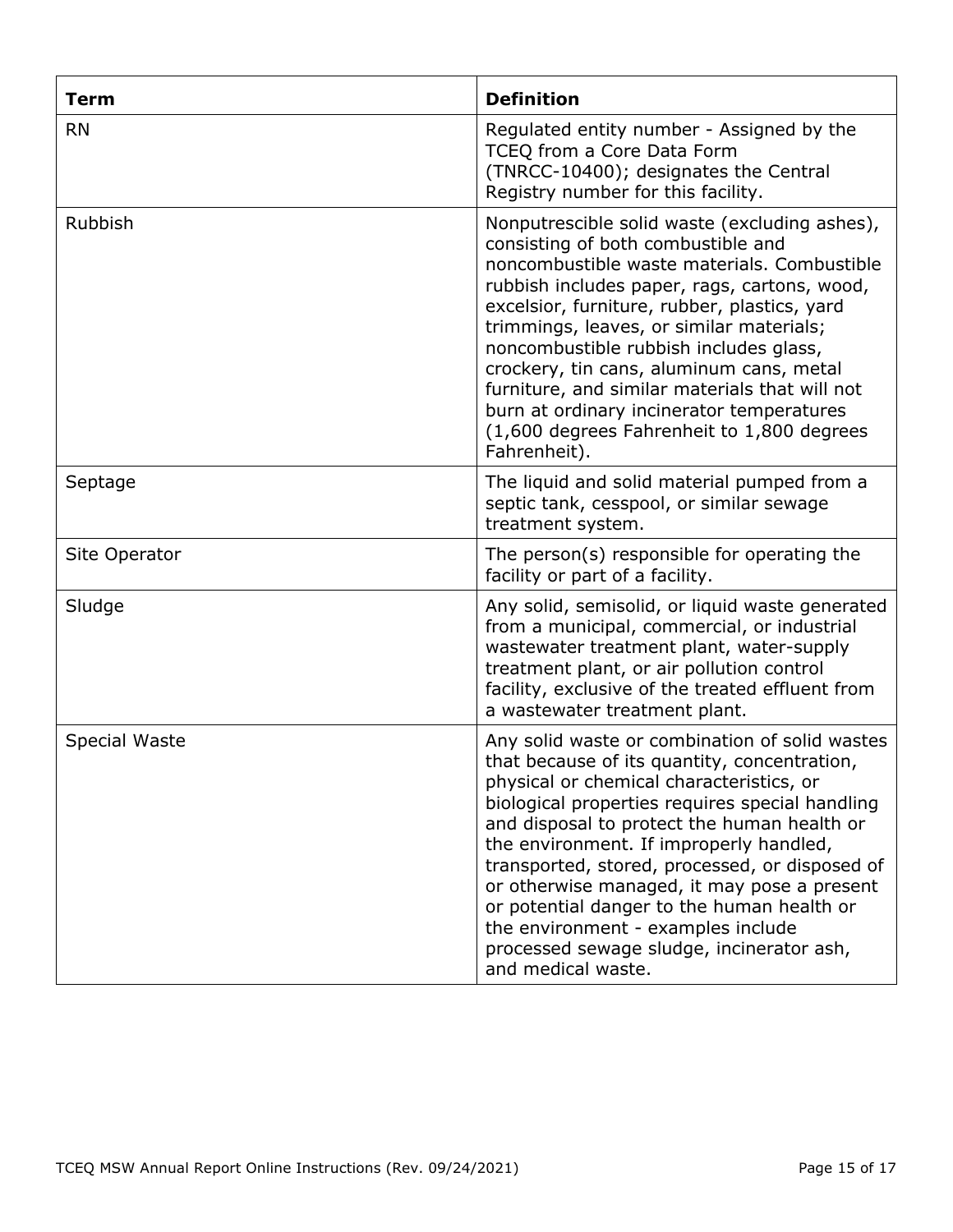| <b>Term</b>             | <b>Definition</b>                                                                                                                                                                                                                                                                                                                                                                                                                                                                                                                                                                                                                                                                                        |
|-------------------------|----------------------------------------------------------------------------------------------------------------------------------------------------------------------------------------------------------------------------------------------------------------------------------------------------------------------------------------------------------------------------------------------------------------------------------------------------------------------------------------------------------------------------------------------------------------------------------------------------------------------------------------------------------------------------------------------------------|
| Storage                 | The holding of solid waste for a temporary<br>period, at the end of which the solid waste is<br>processed, disposed of, or stored elsewhere.<br>Facilities established as a neighborhood<br>collection point for only nonputrescible<br>source-separated recyclable material, as a<br>collection point for consolidation of parking lot<br>or street sweepings or wastes collected and<br>received in sealed plastic bags from such<br>activities as periodic citywide cleanup<br>campaigns and cleanup of rights-of-way or<br>roadside parks, or for accumulation of used or<br>scrap tires before transportation to a<br>processing or disposal site are considered<br>examples of storage facilities. |
| <b>TAC</b>              | Texas Administrative Code - 30 TAC is Title 30<br>of the Texas Administrative Codeand covers<br>all regulations regarding environmental<br>quality.                                                                                                                                                                                                                                                                                                                                                                                                                                                                                                                                                      |
| Tires (Scrap)           | Any tire that can no longer be used for its<br>original intended purpose. Only split,<br>quartered, or shredded tires may be disposed<br>of in a landfill.                                                                                                                                                                                                                                                                                                                                                                                                                                                                                                                                               |
| <b>Transfer Station</b> | A facility used for transferring solid waste<br>from collection vehicles to long-haul vehicles<br>(one transportation unit to another<br>transportation unit). It is not a storage facility<br>such as one where individual residents can<br>dispose of their wastes in bulk storage<br>containers that are serviced by collection<br>vehicles.                                                                                                                                                                                                                                                                                                                                                          |
| Uncompacted CY          | A combination of a unit of measure (cubic<br>yards) and a description of how the waste was<br>handled before the facility received it.<br>Uncompacted means not compressed in any<br>manner other than (possibly) a household<br>trash compactor.                                                                                                                                                                                                                                                                                                                                                                                                                                                        |
| Used Oil                | Any oil that has been refined from crude oil,<br>has been used, and, as a result of such use, is<br>contaminated by physical or chemical<br>impurities.                                                                                                                                                                                                                                                                                                                                                                                                                                                                                                                                                  |
| <b>White Goods</b>      | Discarded large household appliances such as<br>refrigerators, stoves, washing machines, or<br>dishwashers.                                                                                                                                                                                                                                                                                                                                                                                                                                                                                                                                                                                              |